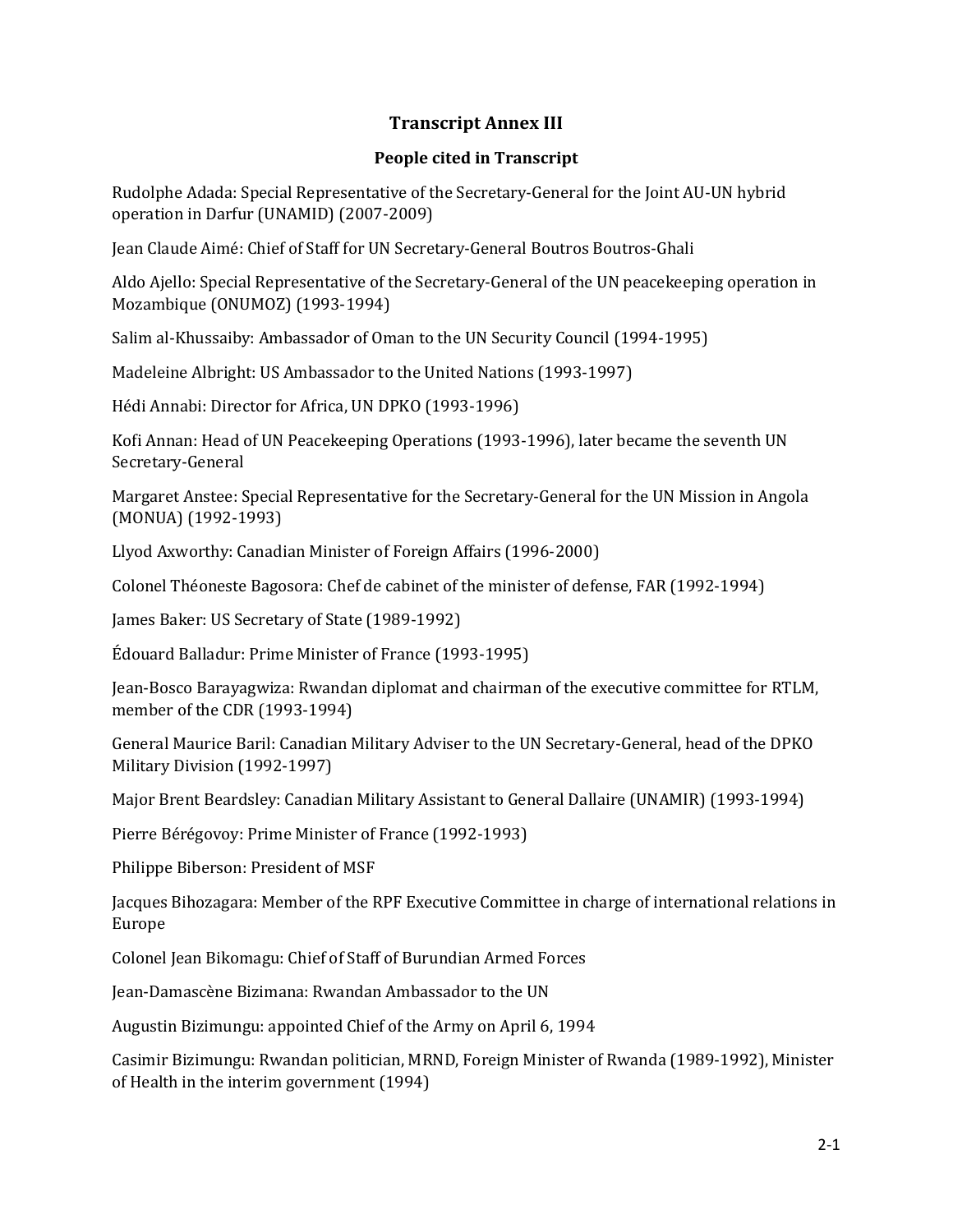Pasteur Bizimungu: Senior political adviser for the RPF, became president of Rwanda in July 1994 (Until March 2000)

Catherine Bond: journalist for The Times (London) at the time of the genocide

Jacques-Roger Booh-Booh: Special Representative of the Secretary-General in Rwanda (UNAMIR) (1993-1994)

Boutros Boutros-Ghali: Secretary-General of the United Nations (1992-1996)

Lakhdar Brahimi: former Algerian Minister of Foreign Affairs (1991-1993), headed Commission that wrote the 2000 Brahimi report on peacekeeping

Ivan Bušniak: Director (junior level) in Czech Republic Foreign Ministry

Raoul Cédras: Leader of Haitian Military Junta (1991), de facto ruler of Haiti until October 1994

Willy Claes: Belgian Foreign Minister (1992-1994)

Richard Clarke: Senior Director, US National Security Council (multiple positions from 1992-2003)

Bill Clinton: President of the United States (1993-2001)

Herman Cohen: Assistant Secretary of State for African Affairs (1989-1993)

F.W. de Klerk: State President of South Africa (1989-1994), Deputy President of South Africa (1994- 1996)

Patrick de Saint-Exupéry: French journalist who wrote a book on the French role in Rwanda, *L'Inavouable* (2004)

Álvaro de Soto: Senior Political Adviser to UN Secretary-General Boutros-Ghali (1992-1994)

Alison Des Forges: American human rights activist, worked for Human Rights Watch at the time of the genocide

Marcel Debarge: French Minister of Cooperation (1992-1993)

Bruno Delaye: Advisor to the President, France (1992-1995)

Captain Mbaye Diagne: Senegalese military officer and a UN military observer with UNAMIR

Paul Dijou: Director of African Affairs at the French Ministry of Foreign Affairs (1991-1992)

Jean-Luc Duhaene: Belgian Prime Minister (1992-1999)

Claude Dusaidi: RPF Representative to the UN

Robert Flaten: US Ambassador to Rwanda (December 1990-January 1994)

Janet Fleischman: American researcher on Africa and Washington Director for Africa, Human Rights Watch (1983-2003)

Gerald Gahima: RPF representative to the UN and the US

Philippe Gaillard: Chief Delegate of the International Committee of the Red Cross (ICRC) in Rwanda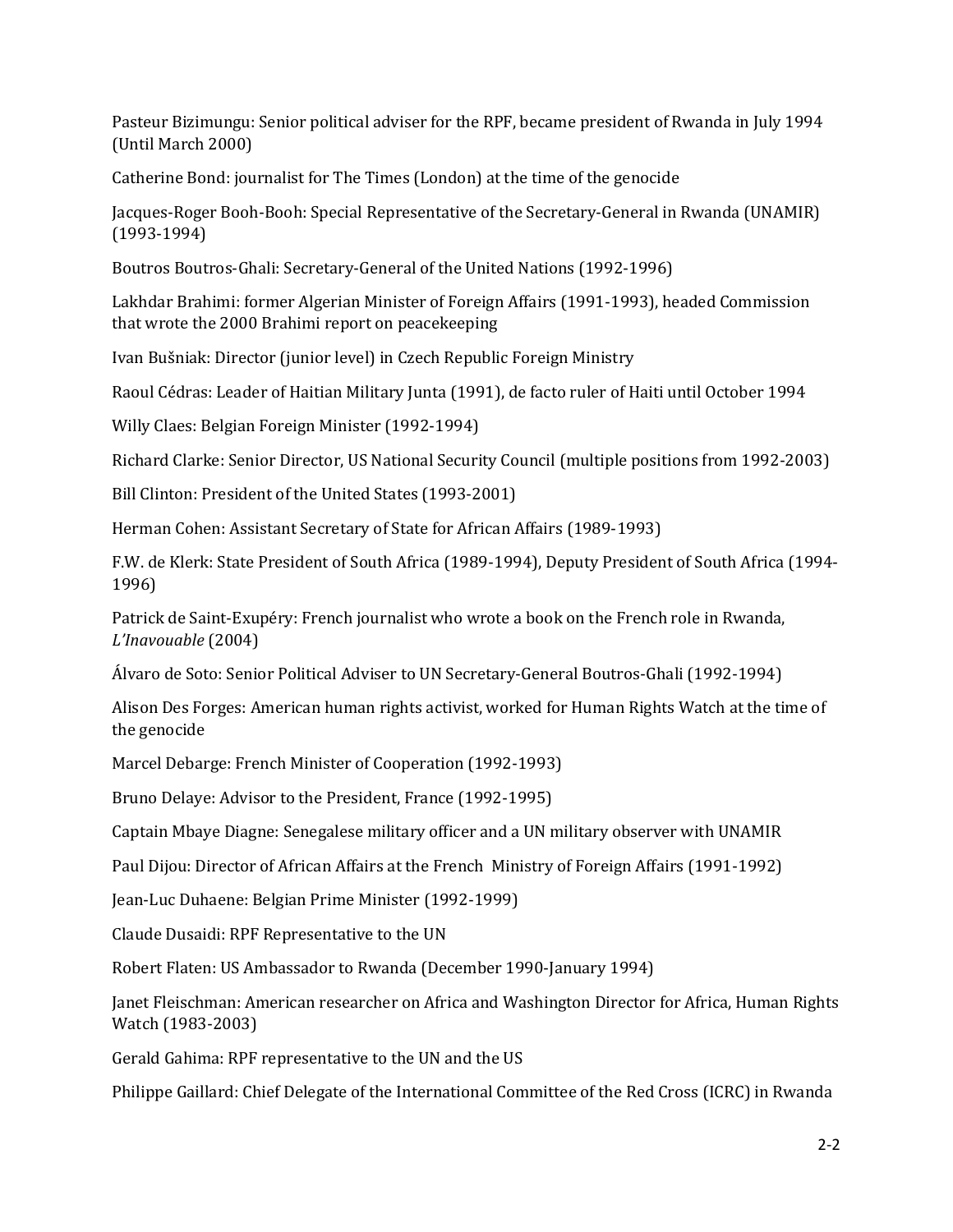Colonel René Galinié: French Defense Attaché and Head of the Military Assistance Mission in Rwanda, Commander of Operation Noroît

Emmanuel Gapyisi: senior MDR official, killed in May 1993

Anastase Gasana: Head of the Constitutional Court & Foreign Minister of Rwanda (1993; 1994)

Félicien Gatabazi: Head of the Social Democratic Party (PSD), killed in February 1994

Jean-Baptiste Gatete: Rwandan politician and prominent member of the MRND party

Bob Gersony: UN human rights official

Chinmaya Gharekhan: Under Secretary-General of the UN, senior political advisor to Boutros-Ghali (appointed in January 1993)

Dr. Eric Goemaere: President of MSF Belgium

Marrack Goulding: Under-Secretary-General for Political Affairs (UN) (1986-1997)

Philip Gourevitch: American journalist and author (*We Wish To Inform You That Tomorrow We Will Be Killed With Our Families*, 1998)

Agathe Habyarimana: wife of President Juvénal Habyarimana

Juvénal Habyarimana: President of Rwanda (1973-1994)

Jean Hélène: *Le Monde* correspondent in Rwanda

Jean-Pierre Huchon: Chief of French Military Cooperation

Karl "Rick" Inderfurth: US Representative for Special Political Affairs to the UN (1993-1997)

Will Jaenen: Africa Director, Belgian Foreign Ministry

Alain Juppé: Minister of Foreign and European Affairs (1993-1995)

Abdul Hamid Kabia: UN political expert from Sierra Leone

Major General Paul Kagame: Military Commander of the Rwandan Patriotic Front, current President of Rwanda (since 2000)

Claver Kanyarushoki: Rwandan Ambassador to Uganda and government delegate to Arusha peace talks

Nancy Kassebaum: US Senator, Kansas (1978-1997)

Grégoire Kayibanda: President of Rwanda (1962-1973), preceded President Habyarimana

Edward (Ted) Kennedy: US Senator, Massachusetts (1962-2009)

Shaharyar Khan: Replaced Jacques-Roger Booh-Booh as Special Representative of the Secretary-General in Rwanda (UNAMIR) in 1994

Bert Koenders: Special Representative of the Secretary-General in Mali (MINUSMA) (2013-2014)

Bernard Kouchner: French Minister of Health (1992-1993), French politician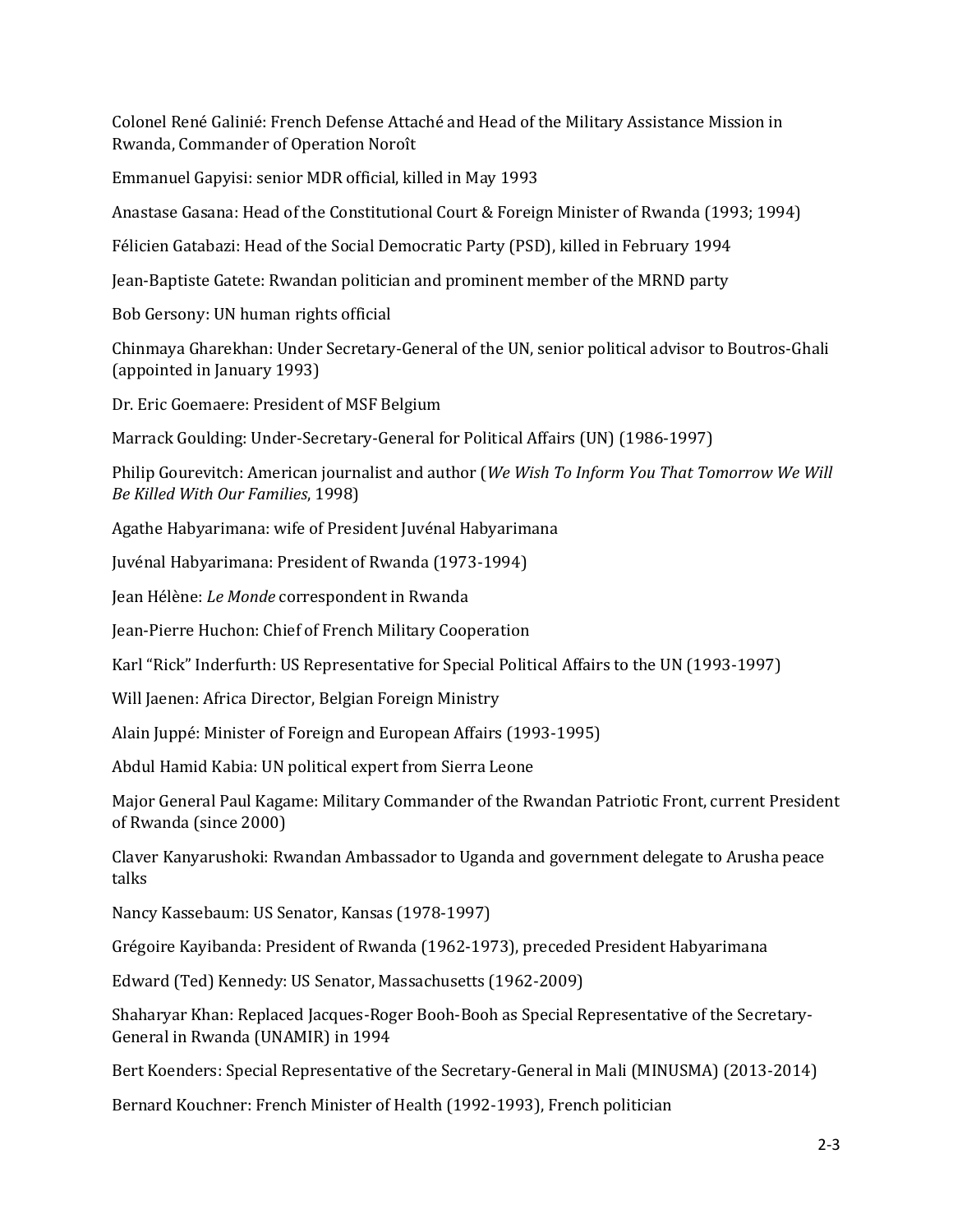Anthony (Tony) Lake: US National Security Advisor (1993-1997)

Admiral Jacques Lanxade: French Chief of the Defense Staff (1991-1995)

Colonel Luc Lemaire: Belgian officer who commanded troops at the *Ecole Technique Officielle*, the Official Technical School, located in the Kigali suburb of Kicukiro

François Léotard: French Minister of Defence (1993-1995)

Edward (Ed) Luck: Special Adviser to the UN Secretary-General for the Responsibility to Protect (2008-2013)

John Lukas: American historian, wrote *Five Days in May*

Amadou Ly: UNDP country representative in Rwanda

Nelson Mandela: President of South Africa (1994-1999)

Colonel Luc Marchal: Belgian Contingent Commander in UNAMIR, Kigali Sector Commander (1993- 1994)

Jean-Michel Marlaud: French Ambassador to Rwanda (1993-1994)

Ambassador George Martres: French Ambassador to Rwanda (1989-1993)

François Mitterrand: President of France (1981-1995)

Jean-Christophe Mitterrand: advisor to President Mitterrand on African affairs (1986-1992), son of President Mitterrand

George Moose: US Assistant Secretary of State for African Affairs (1993-1997)

Léon Mugesera: Member of the MRND party

Colonel François Munyengango: Rwandan army colonel who helped negotiate between aid organizations and the Rwandan army and militias during the genocide

Yoweri Museveni: President of Uganda (1986 to present)

Melchoir Ndadaye: President of Burundi (July 1993-October 1993), assassinated on 21 October 1993

Landoald (Lando) Ndasingwa: Tutsi head of the moderate *Parti libéral*, Minister of Labor and Social Affairs in the interim government and the BBTG, killed the first day of the genocide

Colonel Augustin Ndindiliyimana: Chief of Staff of the Gendarmerie in Rwanda, member of the MRND

Alphonse Marie Nkubito: Rwandan Minister of Justice (July 1994-August 1995)

Boniface Ngulinzira: Rwandan foreign minister who negotiated the peace deal with the RPF

Colonel Déogratias Nsabimana: RGF (Army) Chief of Staff, strong supporter of President Habyarimana

Dismas Nsengiyaremye: former Prime Minister of Rwanda (1992-1993), member of the MDR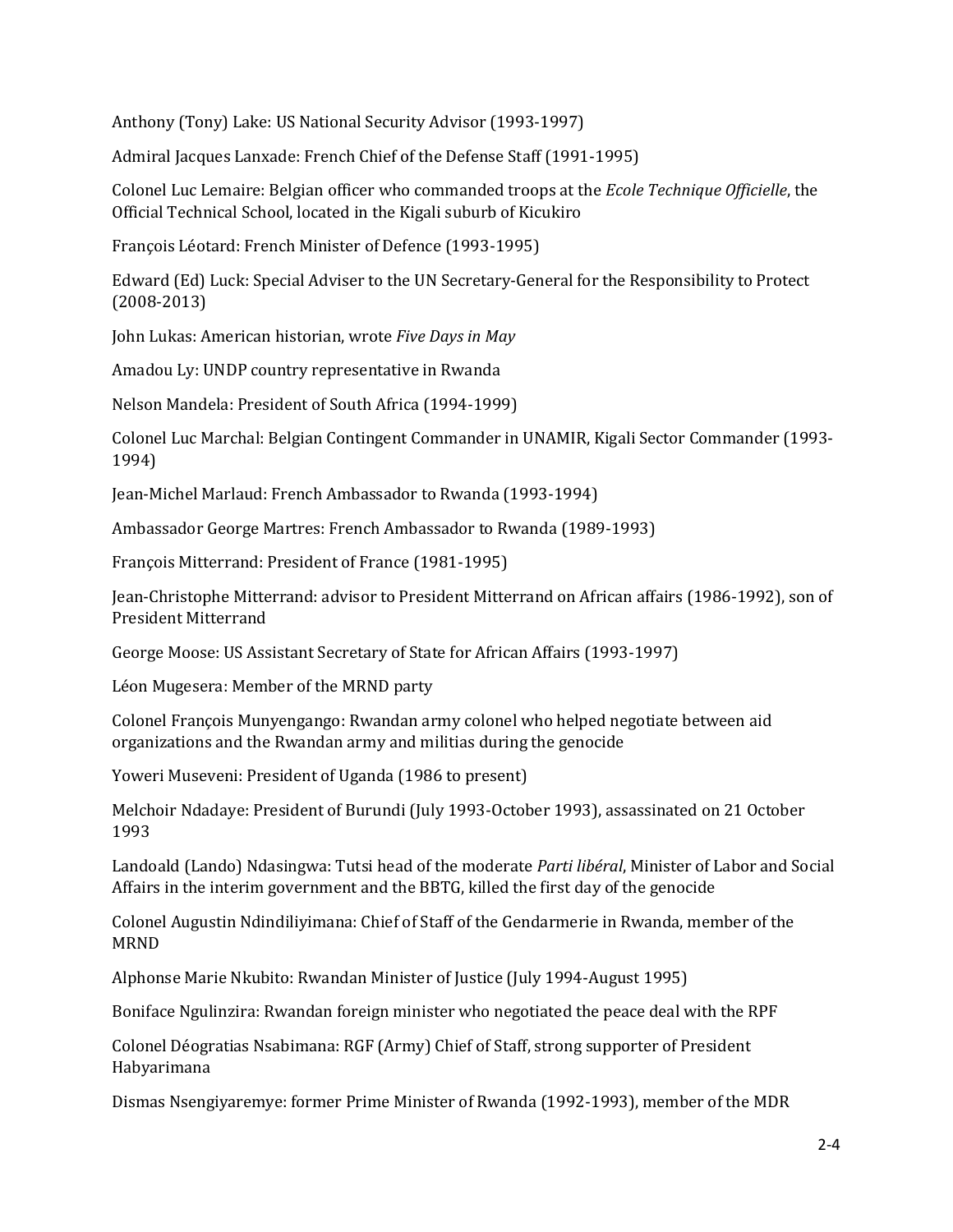Cyprien Ntaryamira: President of Burundi (February 1994-April 1994), was killed on April 6, 1994 with Rwandan President Habyarimana when their plane was shot down

Sylvestre Ntibantunganya: Speaker of the National Assembly of Burundi (December 1993-October 1994), and President of Burundi (April 1994-July 1996)

Paul Noterdaeme: Belgian Ambassador to the United Nations (1987-March 1994)

Ekundayo Opaleye: Nigerian General appointed to lead the OAU Neutral Military Organization Group to enforce the ceasefire in 1991 between the RPF and the Rwandan government

Papal Nuncio: the Pope's Ambassador to Rwanda, Monsignor Giuseppe Bertello, also served as the Dean of the Kigali Dplomatic Corps

Charles Pasqua: French Minister of the Interior (1986-1988; 1993-1995)

Bernard Pécoul: MSF General Director (1991-1998)

Macaire Pédanou: UN Political Observer at Arusha

Dominique Pin: French administration official

Paul Quilès: French Interior Minister (1992-1993), French politician

David Rawson: United States Ambassador to Rwanda (November 1993-January 1996)

Isel Rivero: Desk Officer for Rwanda, UN DPKO

Kenneth Roth: Executive Director of Human Rights Watch (1993-present)

Michel Roussin: French Minister of Cooperation (1993-1994)

Theogene Rudasingwa: General Secretary of the RPF

Enoch Ruhigira: Chief of Staff to Rwandan President Habyarimana

Colonel Léonidas Rusatira: Head of the Military College in Rwanda

Paul Rusesabagina: Rwandan hotel manager of the Hôtel des Mille Collines

Colonel Ephrem Rwabalinda: Rwandan Army Colonel, part of the Crisis Committee after the genocide started

Dr. Salim Ahmed Salim: Secretary-General of the Organization of African Unity, Tanzania (1989- 2001)

Nicolas Sarkozy: President of France (2007-2012)

Mobutu Sese Seko: President of Zaire (now the Democratic Republic of Congo) (1965-1997)

Captain Sherif: UN military observer from Senegal

Paul Simon: US Senator, Illinois (1985-1997)

Lamin Sise: DPKO legal officer

Donald Steinberg: Director for Africa, US National Security Council (1993-1995)